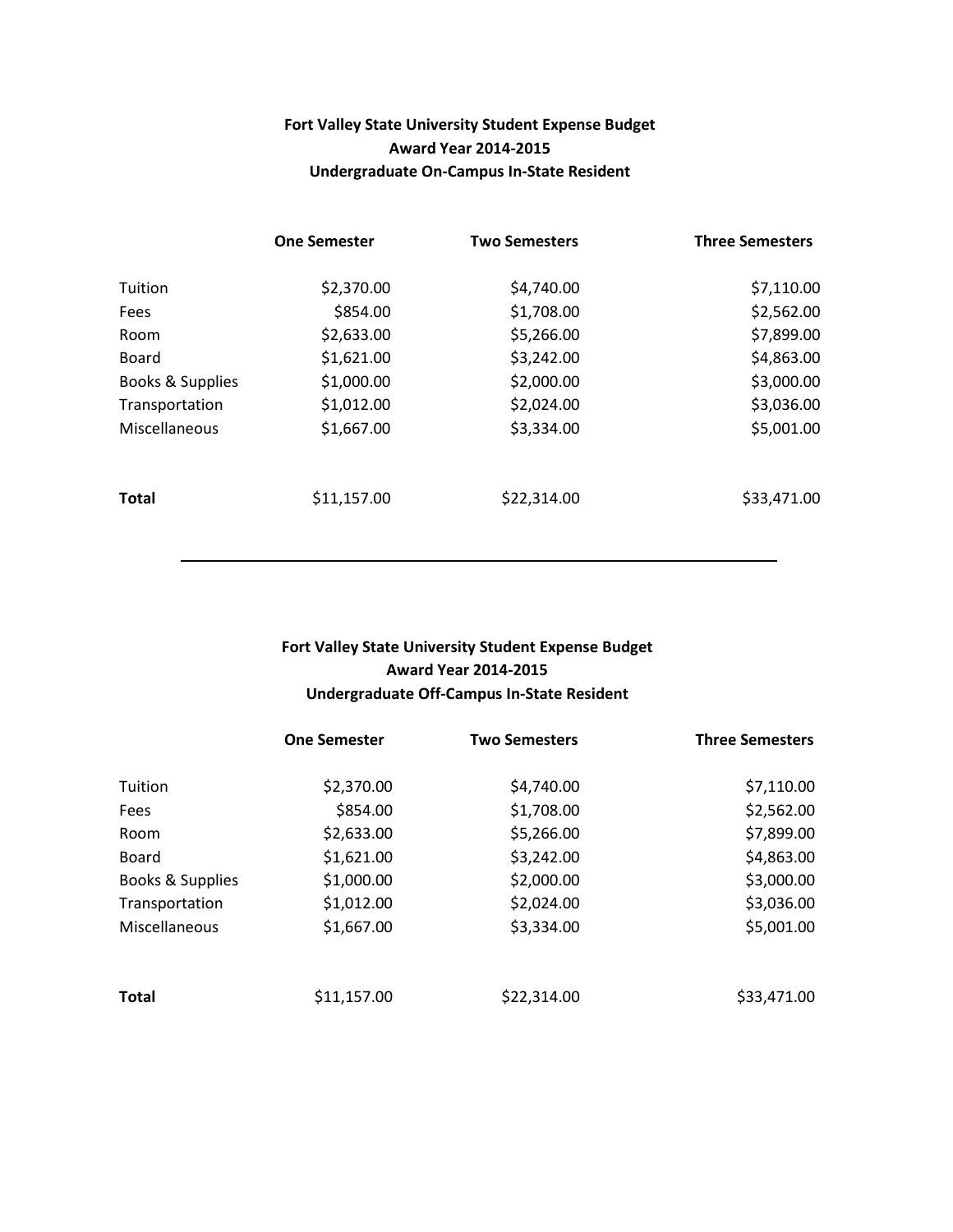# Fort Valley State University Student Expense Budget Award Year 2014-2015 Undergraduate Parent Home In-State Resident

|                  | <b>One Semester</b> | <b>Two Semesters</b> | <b>Three Semesters</b> |
|------------------|---------------------|----------------------|------------------------|
| Tuition          | \$2,370.00          | \$4,740.00           | \$7,110.00             |
| Fees             | \$854.00            | \$1,708.00           | \$2,562.00             |
| Room             | \$1,317.00          | \$2,634.00           | \$3,951.00             |
| <b>Board</b>     | \$811.00            | \$1,622.00           | \$2,433.00             |
| Books & Supplies | \$1,000.00          | \$2,000.00           | \$3,000.00             |
| Transportation   | \$506.00            | \$1,012.00           | \$1,518.00             |
| Miscellaneous    | \$834.00            | \$1,668.00           | \$2,502.00             |
| Total            | \$7,692.00          | \$15,384.00          | \$23,076.00            |

### Fort Valley State University Student Expense Budget Award Year 2014-2015 Undergraduate On-Campus Out-of-State Resident

|                  | <b>One Semester</b> | <b>Two Semesters</b> | <b>Three Semesters</b> |
|------------------|---------------------|----------------------|------------------------|
| Tuition          | \$8,623.00          | \$17,246.00          | \$25,869.00            |
| Fees             | \$854.00            | \$1,708.00           | \$2,562.00             |
| Room             | \$2,633.00          | \$5,266.00           | \$7,899.00             |
| <b>Board</b>     | \$1,621.00          | \$3,242.00           | \$4,863.00             |
| Books & Supplies | \$1,000.00          | \$2,000.00           | \$3,000.00             |
| Transportation   | \$1,012.00          | \$2,024.00           | \$3,036.00             |
| Miscellaneous    | \$1,857.00          | \$3,714.00           | \$5,571.00             |
| <b>Total</b>     | \$17,600.00         | \$35,200.00          | \$52,800.00            |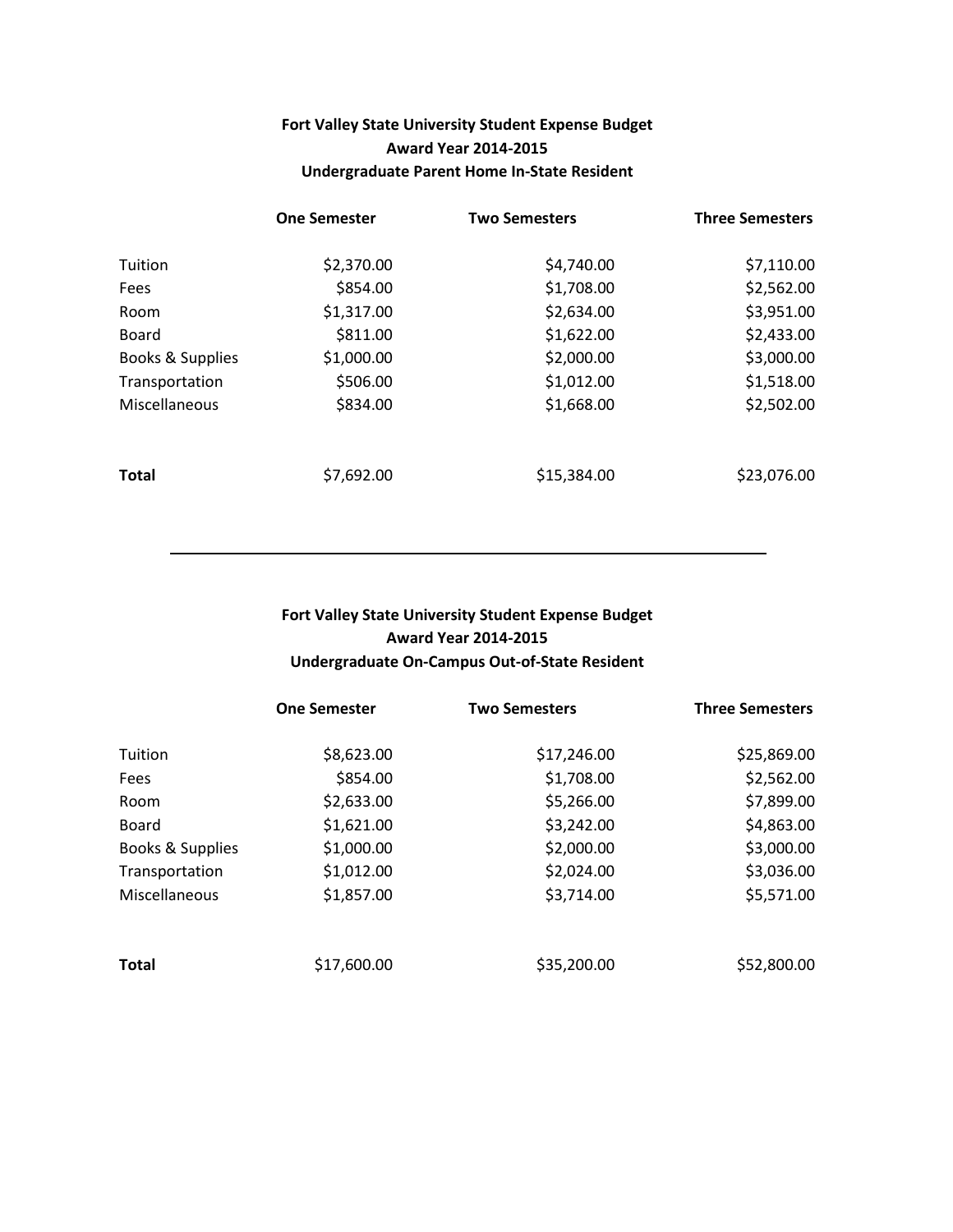# Fort Valley State University Student Expense Budget Award Year 2014-2015 Undergraduate Off-Campus Out-of-State Resident

|                  | <b>One Semester</b> | <b>Two Semesters</b> | <b>Three Semesters</b> |
|------------------|---------------------|----------------------|------------------------|
| Tuition          | \$8,623.00          | \$17,246.00          | \$25,869.00            |
| Fees             | \$854.00            | \$1,708.00           | \$2,562.00             |
| Room             | \$2,633.00          | \$5,266.00           | \$7,899.00             |
| <b>Board</b>     | \$1,621.00          | \$3,242.00           | \$4,863.00             |
| Books & Supplies | \$1,000.00          | \$2,000.00           | \$3,000.00             |
| Transportation   | \$1,012.00          | \$2,024.00           | \$3,036.00             |
| Miscellaneous    | \$1,857.00          | \$3,714.00           | \$5,571.00             |
| <b>Total</b>     | \$17,600.00         | \$35,200.00          | \$52,800.00            |

### Fort Valley State University Student Expense Budget Award Year 2014-2015 Graduate On-Campus In-State Resident

|                  | <b>One Semester</b> | <b>Two Semesters</b> | <b>Three Semesters</b> |
|------------------|---------------------|----------------------|------------------------|
| Tuition          | \$2,103.00          | \$4,206.00           | \$6,309.00             |
| Fees             | \$854.00            | \$1,708.00           | \$2,562.00             |
| Room             | \$2,633.00          | \$5,266.00           | \$7,899.00             |
| Board            | \$1,621.00          | \$3,242.00           | \$4,863.00             |
| Books & Supplies | \$1,250.00          | \$2,500.00           | \$3,750.00             |
| Transportation   | \$1,012.00          | \$2,024.00           | \$3,036.00             |
| Miscellaneous    | \$1,667.00          | \$3,334.00           | \$5,001.00             |
| <b>Total</b>     | \$11,140.00         | \$22,280.00          | \$33,420.00            |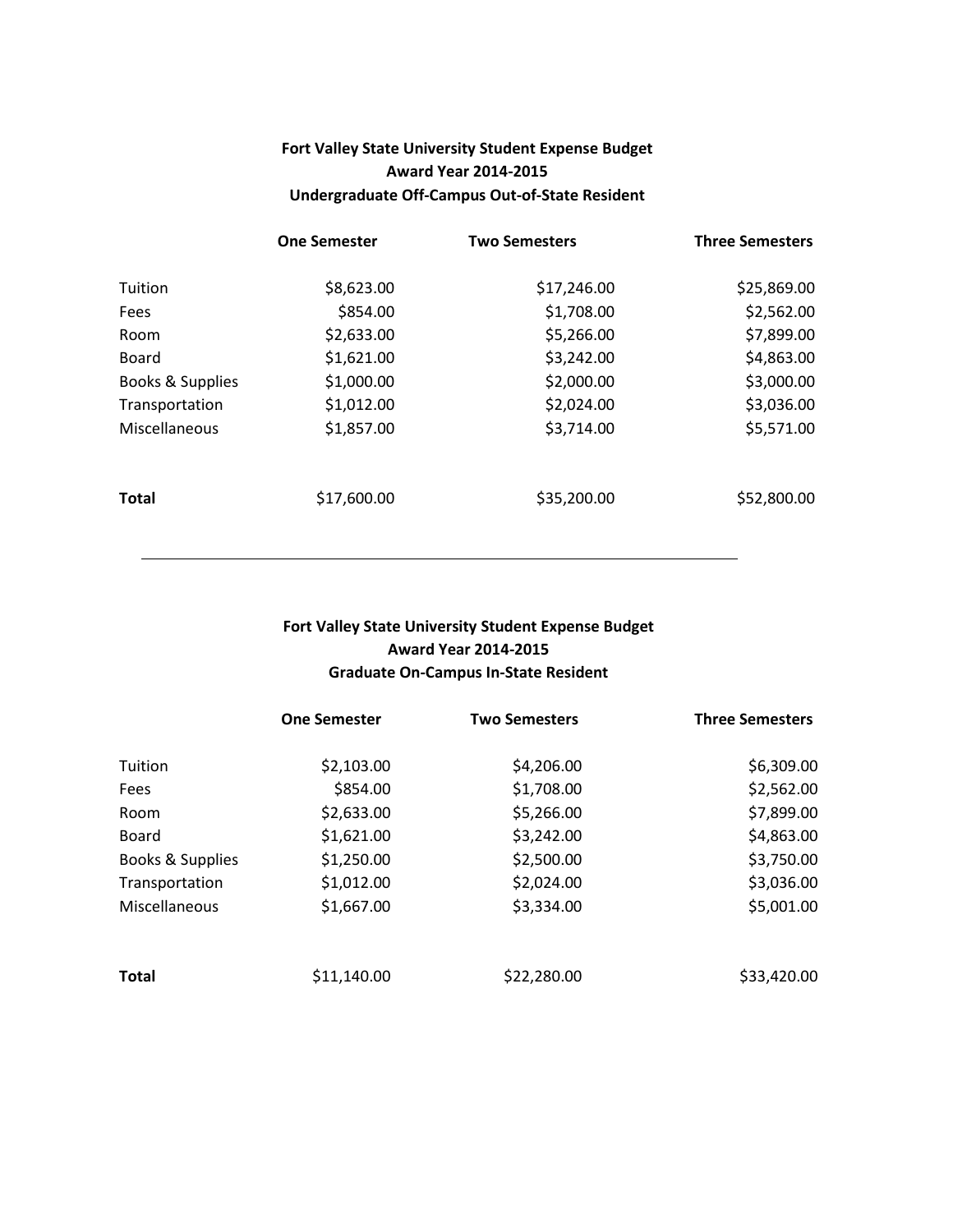### Fort Valley State University Student Expense Budget Award Year 2014-2015 Graduate Off-Campus In-State Resident

|                  | <b>One Semester</b> | <b>Two Semesters</b> | <b>Three Semesters</b> |
|------------------|---------------------|----------------------|------------------------|
| Tuition          | \$2,103.00          | \$4,206.00           | \$6,309.00             |
| Fees             | \$854.00            | \$1,708.00           | \$2,562.00             |
| Room             | \$2,633.00          | \$5,266.00           | \$7,899.00             |
| <b>Board</b>     | \$1,621.00          | \$3,242.00           | \$4,863.00             |
| Books & Supplies | \$1,250.00          | \$2,500.00           | \$3,750.00             |
| Transportation   | \$1,012.00          | \$2,024.00           | \$3,036.00             |
| Miscellaneous    | \$1,667.00          | \$3,334.00           | \$5,001.00             |
| Total            | \$11,140.00         | \$22,280.00          | \$33,420.00            |

# Fort Valley State University Student Expense Budget Award Year 2014-2015 Graduate On-Campus Out-of-State Resident

|                  | <b>One Semester</b> | <b>Two Semesters</b> | <b>Three Semesters</b> |
|------------------|---------------------|----------------------|------------------------|
| Tuition          | \$7,821.00          | \$15,642.00          | \$23,463.00            |
| <b>Fees</b>      | \$854.00            | \$1,708.00           | \$2,562.00             |
| Room             | \$2,633.00          | \$5,266.00           | \$7,899.00             |
| <b>Board</b>     | \$1,621.00          | \$3,242.00           | \$4,863.00             |
| Books & Supplies | \$1,250.00          | \$2,500.00           | \$3,750.00             |
| Transportation   | \$1,012.00          | \$2,024.00           | \$3,036.00             |
| Miscellaneous    | \$1,667.00          | \$3,334.00           | \$5,001.00             |
| <b>Total</b>     | \$16,858.00         | \$33,716.00          | \$50,574.00            |